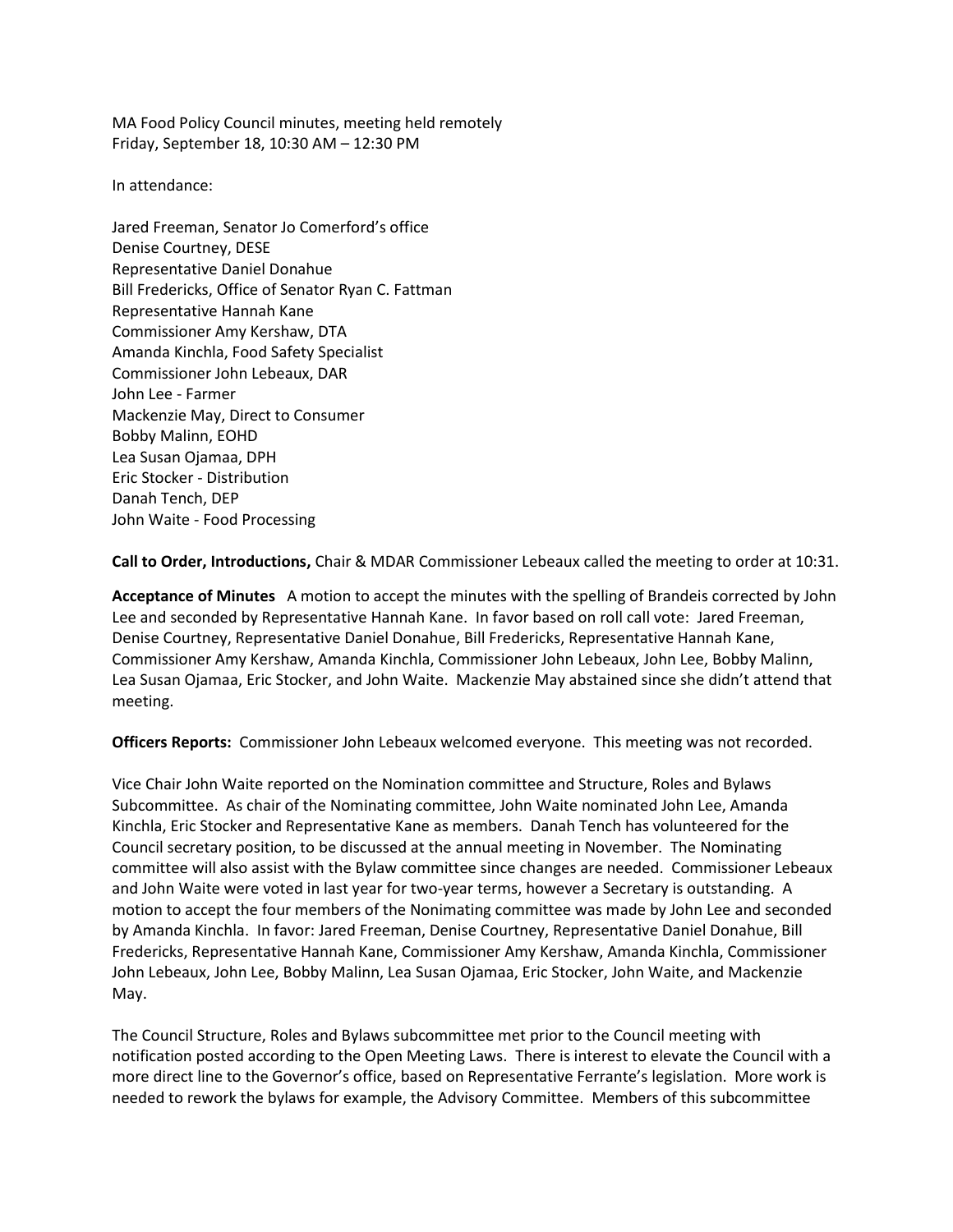include Winton Pitcoff, Bonita Oehlke, Emily Leab Broad, Jeff Cole, and Danah Tench. Mackenzie May also attended. A motion was made by John Waite and seconded by Eric Stocker to add Mackenzie to the subcommittee. In favor: Jared Freeman, Denise Courtney, Representative Daniel Donahue, Bill Fredericks, Representative Hannah Kane, Commissioner Amy Kershaw, Amanda Kinchla, Commissioner John Lebeaux, John Lee, Bobby Malinn, Lea Susan Ojamaa, Eric Stocker, John Waite, Mackenzie May and Danah Tench.

**Program**: Local Food Policy Council: Working with local restaurants to bring meals to at-risk populations, Elizabeth Wiley, Executive Director, Marion Institute https://www.marioninstitute.org/. On the south coast, there is a strong focus on building healthy environments. The South Coast Food Policy Council is newly formed with over 200 stakeholders, based out of a previous food security organization in New Bedford. The mission provided was a good foundation when COVID-19 hit. An updated food assessment by the Island Foundation was conducted by Holly Fowler. The Coastal Food Hub and SEAMAP helped to pool resources. When the pandemic happened, the report was put on pause, and a GAP analysis was conducted to identify priorities. Food Finder and Food Alert are web-based apps that are hyper focused for the south coast. In April, several restaurant programs were launched, first in New Bedford with funding from Harvard Pilgrim. Cooks for Community initiative focused on Wareham and Fall River. United We Feed targeted Fall River. Homeless populations (groups that weren't being serviced by other programs) immigrant groups, elderly, immune compromised, front line workers and students not accessing meal programs were the focus. Over three months some 91,000 meals were served, 16 restaurants were employed and worked with 37 community partners dovetailed into the distribution of over 3,000 USDA food boxes representing over 600 pounds of produce, with Sid Wainer and Son, School systems distributed elder boxes. The huge influx of product from USDA meant fewer people went to farmers markets and there was lower HIP utilization. Work moved ahead with the Coastal Food Shed to purchase meat and produce for local food pantries totaling over 75,000 pounds of product, showing the importance of local economies. The work over the past seven months has shown that food insecurity is a health crisis and should be labeled at nutritional insecurity. It would be helpful to have more local incentives to support local producers and retailer. The USDA boxes were helpful but we would like to support our local farmers moving forward. The influx of funding was wonderful to support grass roots responses but were band aids for the chronic problem. Greater resiliency is needed before the next crisis.

**MA Food Caucus update:** Representative Hannah Kane and Jared Freedman from Senator Jo Comerford shared an update. The Food System Caucus continues to be active with September being Hunger Action Month. The Caucus is 136 strong and bipartisan. Work over the summer focused on encouraging USDA to continue support of the meal sites through the end of the year. Fifty-one Caucus members signed a letter to prioritize programs that make a critical difference in the lives of those that are food insecure. Increased MEFAP funding and continued legislative efforts for HIP legislation as well as food donations bills have been a priority. The priorities are the same as last year and are in Ways and Means part of the COVID-19 focus. A briefing by the Food Security Task Force included 72 people with a focus on the building awareness of the Grant Program, a HIP update and other recommendations. Representative Kane and other co-chairs were on Facebook to highlight the Caucus and community work. Examples included the work of schools feeding their students as well as food banks and pantries. Representative Schmid talked about a bank that encourages all employees to take paid time to work at a pantry. Caucus members were asked to tweet out for their communities and tag other organizations to build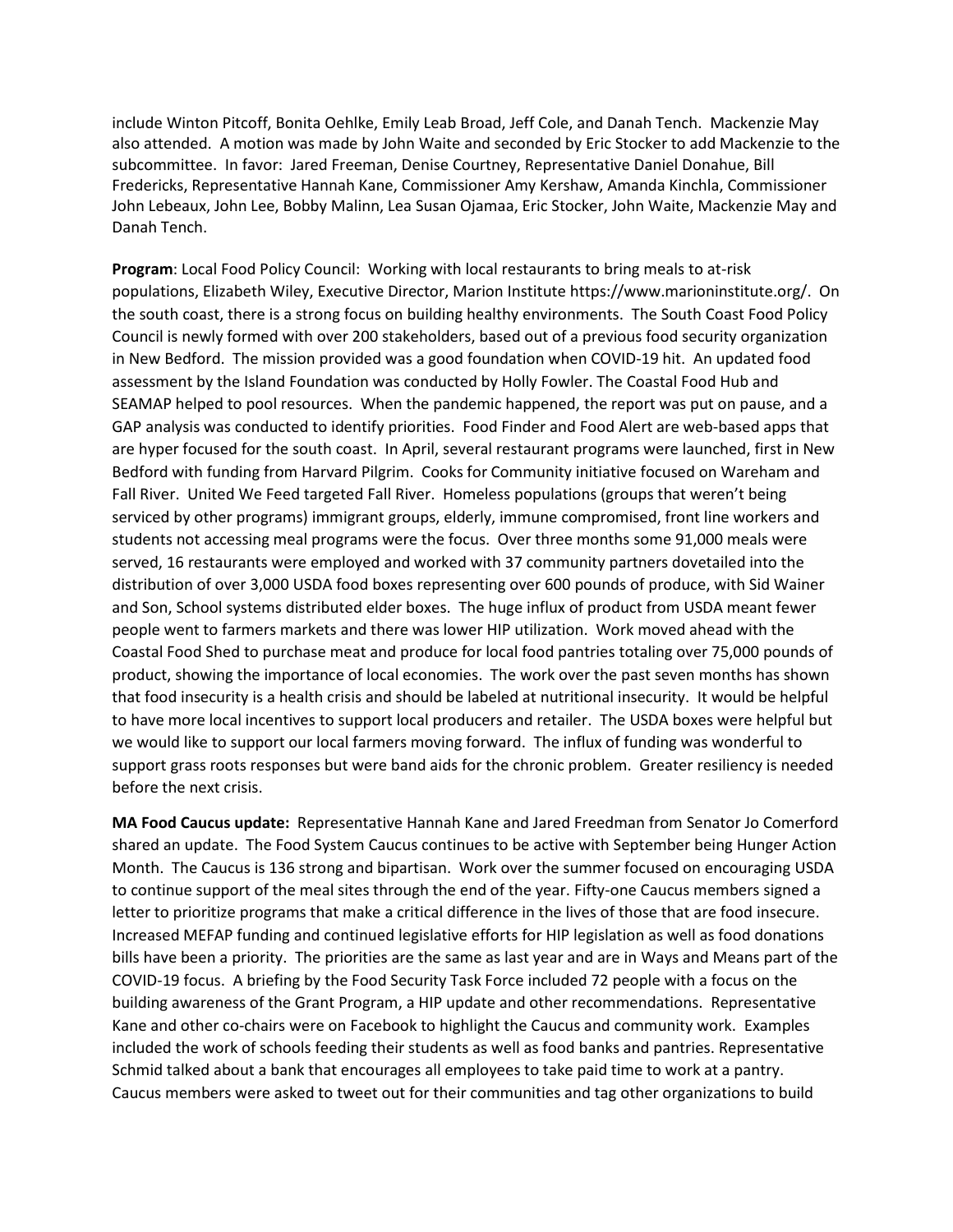broad awareness of the resources and partnerships. Senator Comeford and Representative Kane are working with Representative Ferrante and Senator Tarr and Dan McKiernan from the Division of Marine Fisheries regarding seafood processors and the commercial fishers and relevant support. The pandemic has put stresses on every element in the food system. Representative Kane stated her appreciation for all the work everyone's doing.

## **COVID-19 including MA Food Security Infrastructure Grant Program**

DTA: Update on the work of the Task Force and HIP, Amy Kershaw, Commissioner and co-chair of the Food Insecurity Task Force. The Task Force focus was for immediate relief which continues but building long term sustainability and providing good nutrition is also important. There were five subrecommendations. The USDA food boxes were critical to deal with an acute need. DTA is working with the food banks to see if this strategy should be repeated. There is an existing terrific partnership with food banks and DTA is working with MDAR to think more proactively. The network of food pantries is very diverse. Increasing the number of local products and increasing the quality to meet the needs of the community is critical. The pandemic required a whole set of planning that the state hasn't really undertaken before. There had been a significant uptick for SNAP and then a brief decline and now an uptick again as federal benefits discontinue. It's clear that DTA clients are not able to sustain themselves on SNAP alone, so they're likely connected with other resources such as school lunch and food pantries. WIC has also seen an uptick which is more nutritionally based rather than just financial assistance for food.

On the school meals side especially with remote learning. Waiting for some waivers from the federal gov. Lots of good partnerships with food banks and school meals, and summer meal sites delivering through the year. EBT for free and reduced lunch cards are focused to get out. Big headline is the HIP program expansion. Of the \$56 M, an additional \$5M was allotted on June 11 to bring new vendors into the program with a focus on communicates geographically and at risk. There were 91 applications and 39 were selected representing 12 of 14 counties. Twenty-three of the vendors serve towns that had no HIP. The selection process was robust including at risk clients, issues of food securities and inequities, and if vendors could sell culturally relevant foods, and other criteria. All \$5M of the funds went to HIP benefits, with the Grant supporting and needed infrastructure. A training was held in Spanish. The DTA Finder can clients make broad connections with new features to understand is how HIP works and where they resources can be used, by city and county, including the ability to search by order options with all the information in one place. Separately, information is being collected directly from the farmers through a HIP sign up.

Commissioner Lebeaux stated his delight with the expansion of HIP.

DPH: COVID-19 Community Impact Survey, Lea Susan Ojamaa, DPH **https://www.mass.gov/infodetails/covid-19-community-impact-survey.** The Community Impact Survey has just become live, to hear directly from the community to address existing issues to avoid additional impacts from this pandemic and beyond. With this data DPH can better act and partner with communities to address needs now and in the future. The pandemic impact goes beyond health. Respondents do not have to had COVID. The survey is open for three week and takes  $10 - 15$  minutes to complete or can be administered by someone else. All information in anonymous. Resources are embedded into the survey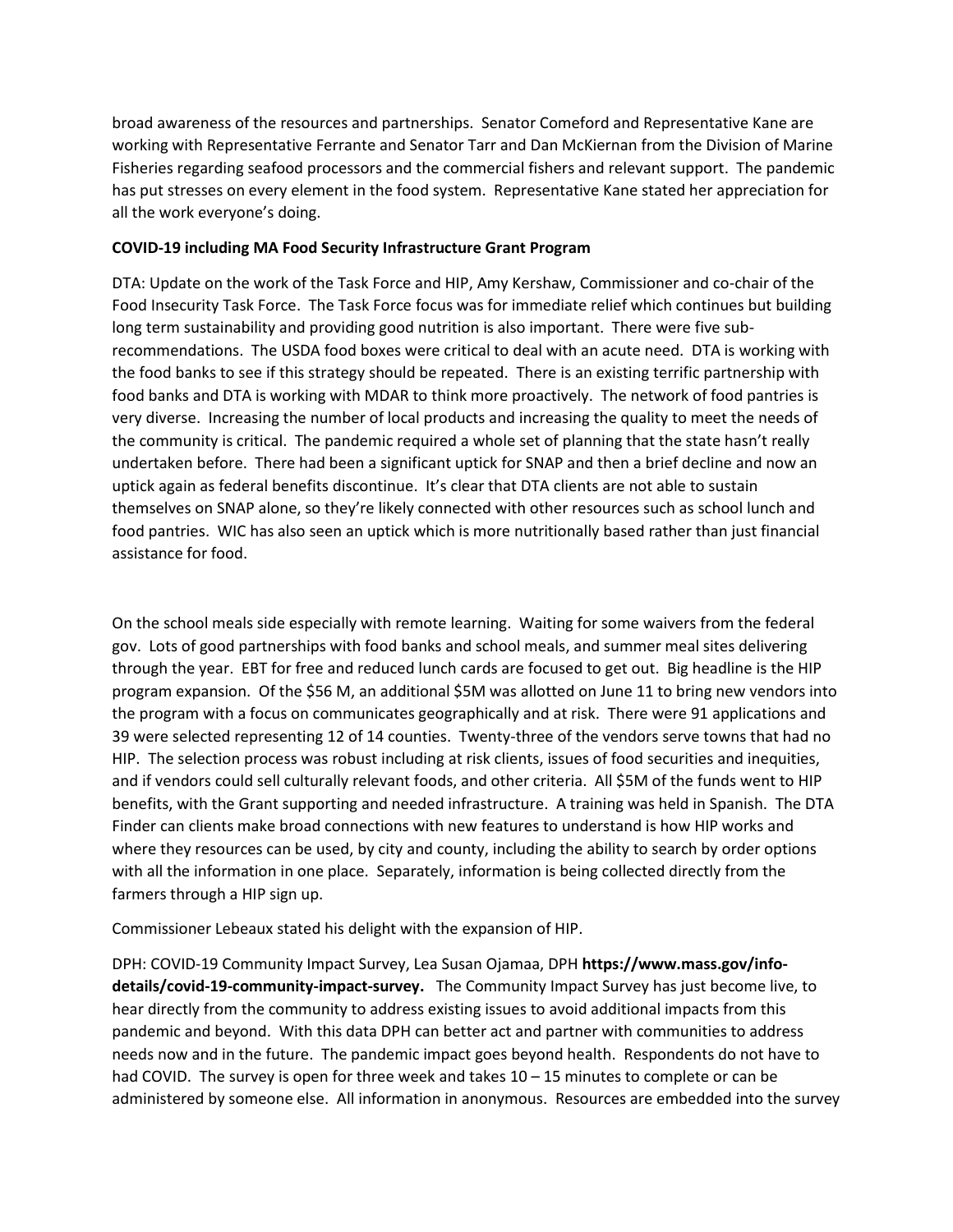that is available in six languages. Please take the survey yourself and promote the survey to your contacts. Resources are forthcoming to assist is promoting the survey.

Commissioner Lebeaux encouraged everyone at the meeting to take the survey and spread the word.

ESE: Current activities relating to COVID- 19, Denise Courtney, Nutrition & School Wellness Coordinator. On August 31 the USDA extended flexibility to allow schools and community organizations to offer free meals at open sites across the state. ESE is working to transition meal services to operate open sites out of school districts and other locations, seven days a week in some areas, and over vacation and holidays. Anyone can pick up a meal at no cost. Parents and guardians can pick up meals even without a child. There has been a drop in school meal engagement due to the change in the meal service model. A new Meal Finder service has been launched **<https://www.fns.usda.gov/meals4kids>**. Please help spread the word about this resource and the flexible options available through Dec. 31, 2020.

DMF: Industry status during COVID-19, Dan McKiernan, Director, Division of Marine Fisheries. Dan mentioned that with direct contact information for all seafood permit holders in the state, DMF can aid in outreach to build awareness of DPH's Covid Impact Survey.

For the seafood sector, the pandemic impacts have been very substantial but there is some product starting to move. Some of the biggest losses were to products mainly consumed in restaurants. Congress approved \$300M and MA received the largest share on the east coast - \$28M based on the economic activity of the state. Payments are based on scale and sector losses and are expected to be distributed to the industry by the end of November. USDA has tariff relief funds for companies whose products suffered due to tariffs on Europe and China, and the payments have been more substantial than the CARES relief based on the program criteria. DMF has a database of all permit holders and their landings, so releasing those funds will happy by the end of the year. Processors including oyster growers that are licensed dealers are eligible. There are about three dozen oyster growers who are also dealers. In addition, the Massachusetts Food Infrastructure Grant program has been very helpful for oyster farmers.

There has been a great response to local seafood during the pandemic. The Seafood Marketing Program, coordinated by Wendy Mainardi, has new resources to promote seafood recipes. October is national seafood month. Oyster farmers are being encouraged to participate in the MassGrown Exchange.

MDAR: Food Security Infrastructure Grant Program status: Ashley Randle, Deputy Commission. The Grant was one of the recommendations of the Food Security Task Force. Overarching goal is long term solutions for a more resilient food supply. Sixty projects representing a variety of stakeholders have been awarded for \$6.2 M. As of Sept. 15, there have been over 1,300 applications. At this time we don't anticipate that another RFR will be going out. We'll fund as many of those funds as possible.

Commissioner Lebeaux shared his pride in this Grant which started out as a small idea at MDAR.

**MassGrown Exchange https://www.mass.gov/service-details/massgrown-exchange:** Rick Leblanc, MDAR Exchange Manager and Joao Tavares, MDAR Exchange Developer. The Exchange was launched last month with an EEA virtual press event with Lt. Governor Polito. The Exchange offers a simple and engaging platform to assist farmers, fishers, food buyers, and ag-related businesses to connect,